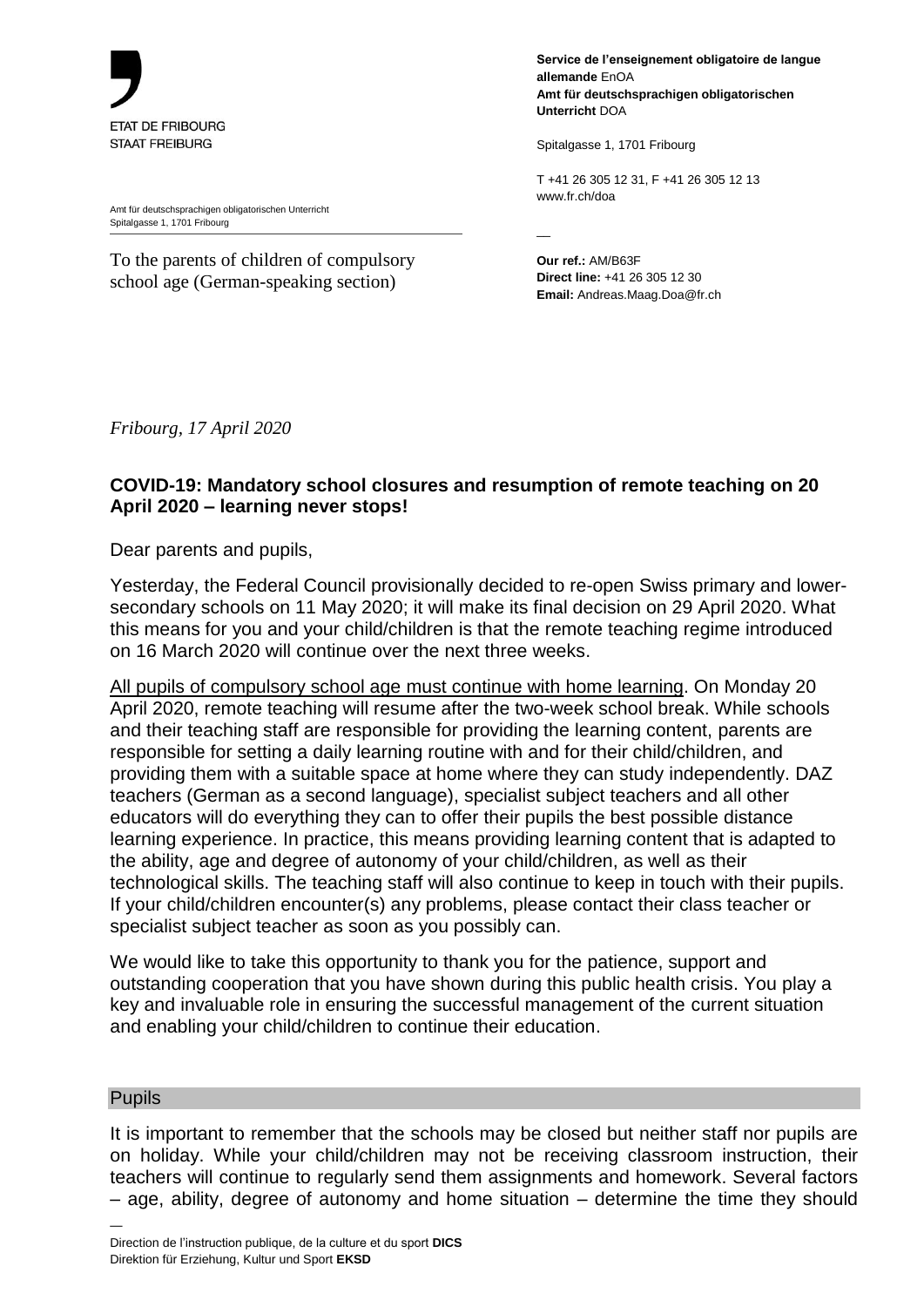spend on their school assignments and homework. For children of compulsory school age, the following times apply:

- $> 1H 4H$ : from 30 to 120 minutes (maximum time per day)
- > 5H 8H: from 145 to 250 minutes (maximum time per day)
- > 9H 11H: from 240 to 270 minutes (maximum time per day)

Your child/children must complete the work set by their class teachers and specialist subject teachers. Teaching staff will also continue to stay in touch with their classes via mail, phone, email, the internet, the school website etc. They may also set aside time to chat with their pupils, assign tasks, give feedback and provide individual work packages.

It is important for the educational development of your child/children that they follow the instructions issued by their class teachers, specialist subject teachers and school principal.

There will be no summative evaluations (tests and exams) during the remote learning period. No scores, marks or teacher appraisals will be issued.

# **Learning never stops!**

#### Parents

As a parent, you are responsible for supervising the remote learning process. This involves ensuring that your child/children spend sufficient time on their assignments and homework, and that they follow the instructions issued by their class teacher and specialist subject teachers. Establishing a daily or weekly schedule, including time for breaks and recreational activities, will give your child/children structure and help them feel more secure. Agree on the rules and arrangements with your child/children. If there are any problems with the assignments, immediately contact the relevant teacher(s) or, where necessary, the school principal. In addition, schools will provide you with any support and guidance you might need to help your child/children continue their education at home. Please note that 2019/20 will count as a completed academic year. We will shortly issue further information regarding admission to post-compulsory education.

### **Teachers**

Both class and specialist subject teachers may be contacted by pupils and parents at the agreed times and via the designated channels of communication.

# **You will find a home learning information leaflet (in German) on the school's website.**

Thank you for all your support and perseverance in these extraordinary times. Yours sincerely,

Audreas Marag

Andreas Maag Director, DOA/EnOA